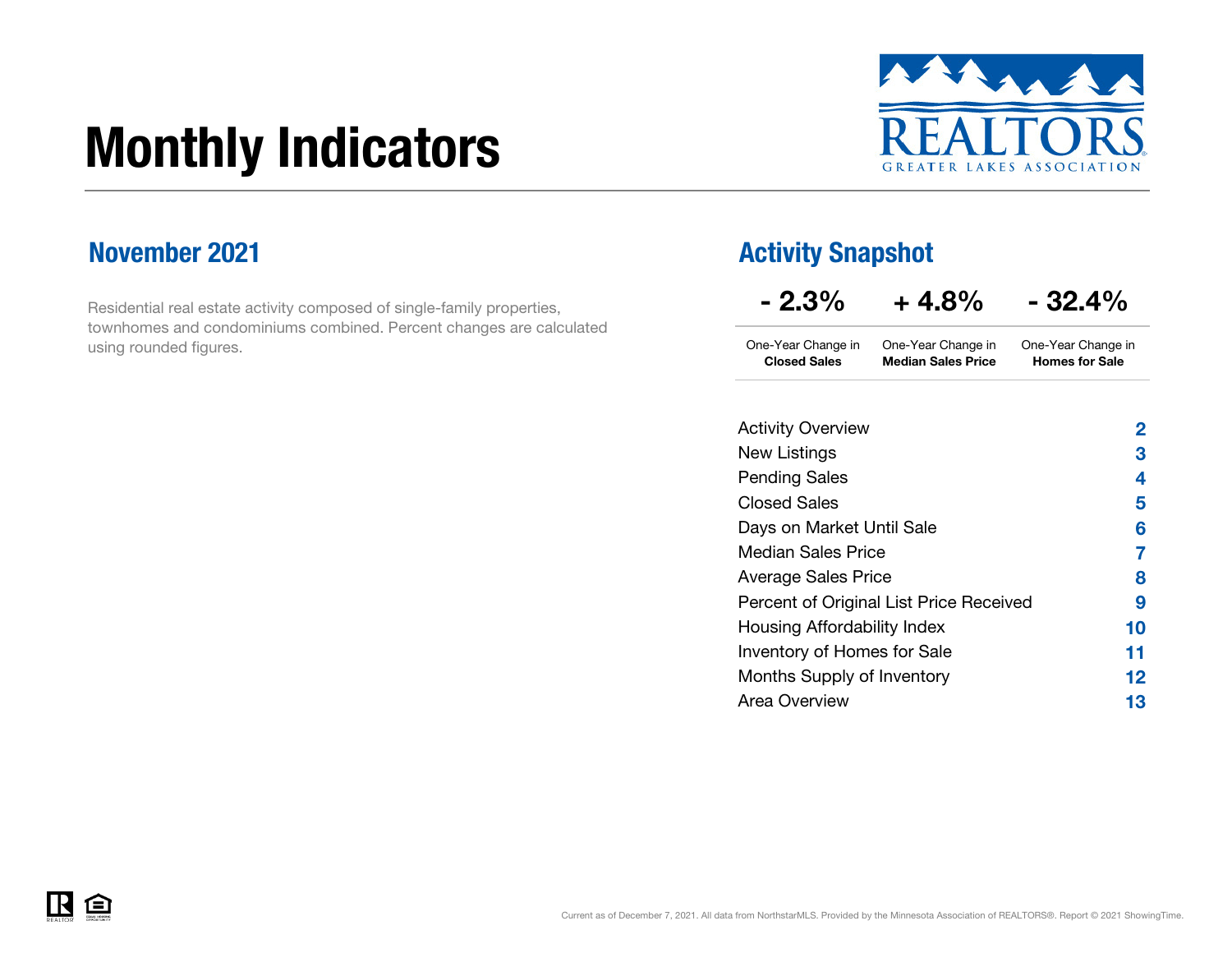# Activity Overview

Key metrics by report month and for year-to-date (YTD) starting from the first of the year.



| <b>Key Metrics</b>           | <b>Historical Sparkbars</b>                      | $11 - 2020$ | 11-2021   | <b>Percent Change</b> |           | <b>YTD 2020 YTD 2021</b> | <b>Percent Change</b> |
|------------------------------|--------------------------------------------------|-------------|-----------|-----------------------|-----------|--------------------------|-----------------------|
| <b>New Listings</b>          | 11-2018<br>11-2019<br>11-2020<br>11-2021         | 282         | 282       | 0.0%                  | 6,692     | 6,299                    | $-5.9%$               |
| <b>Pending Sales</b>         | 11-2018<br>11-2019<br>11-2020                    | 376         | 391       | $+4.0%$               | 6,058     | 5,540                    | $-8.6%$               |
| <b>Closed Sales</b>          | 11-2018<br>11-2019<br>11-2020<br>11-2021         | 527         | 515       | $-2.3%$               | 5,756     | 5,424                    | $-5.8%$               |
| <b>Days on Market</b>        | 11-2018<br>11-2019<br>11-2020<br>11-2021         | 56          | 33        | $-41.1%$              | 68        | 36                       | $-47.1%$              |
| <b>Median Sales Price</b>    | 11-2018<br>11-2019<br>11-2020<br>11-2021         | \$229,900   | \$241,000 | $+4.8%$               | \$218,900 | \$245,000                | $+11.9%$              |
| <b>Avg. Sales Price</b>      | 11-2018<br>11-2019<br>11-2020<br>11-2021         | \$284,851   | \$310,814 | $+9.1%$               | \$263,025 | \$300,260                | $+14.2%$              |
| Pct. of Orig. Price Received | 11-2018<br>11-2019<br>11-2020<br>11-2021         | 97.2%       | 97.7%     | $+0.5%$               | 96.3%     | 99.4%                    | $+3.2%$               |
| <b>Affordability Index</b>   | 11-2019<br>11-2020<br>11-2018<br>11-2021         | 135         | 127       | $-5.9%$               | 142       | 125                      | $-12.0%$              |
| <b>Homes for Sale</b>        | 11-2020<br>11-2018<br>11-2021<br>11-2019         | 929         | 628       | $-32.4%$              |           |                          |                       |
| <b>Months Supply</b>         | l vi<br>11-2018<br>11-2019<br>11-2020<br>11-2021 | 1.8         | $1.3$     | $-27.8%$              |           |                          |                       |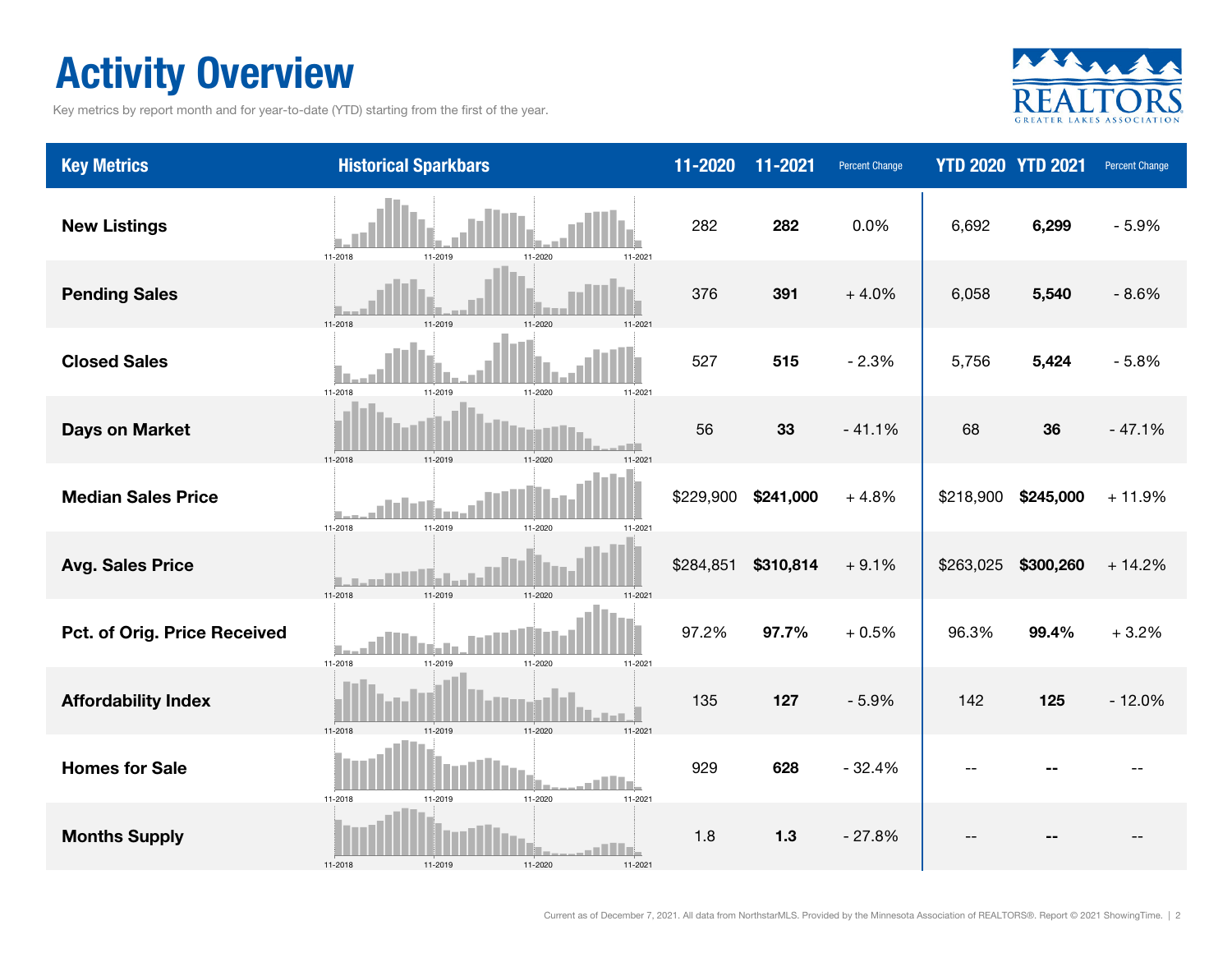# New Listings

A count of the properties that have been newly listed on the market in a given month.







| <b>New Listings</b> |     | <b>Prior Year</b> | <b>Percent Change</b> |
|---------------------|-----|-------------------|-----------------------|
| December 2020       | 212 | 192               | $+10.4%$              |
| January 2021        | 266 | 333               | $-20.1%$              |
| February 2021       | 325 | 421               | $-22.8%$              |
| March 2021          | 563 | 660               | $-14.7%$              |
| April 2021          | 599 | 626               | $-4.3%$               |
| May 2021            | 765 | 840               | $-8.9\%$              |
| June 2021           | 789 | 819               | $-3.7\%$              |
| <b>July 2021</b>    | 785 | 761               | $+3.2%$               |
| August 2021         | 817 | 765               | $+6.8\%$              |
| September 2021      | 633 | 711               | $-11.0%$              |
| October 2021        | 475 | 474               | $+0.2%$               |
| November 2021       | 282 | 282               | $0.0\%$               |
| 12-Month Avg        | 543 | 574               | $-5.4\%$              |

### Historical New Listings by Month

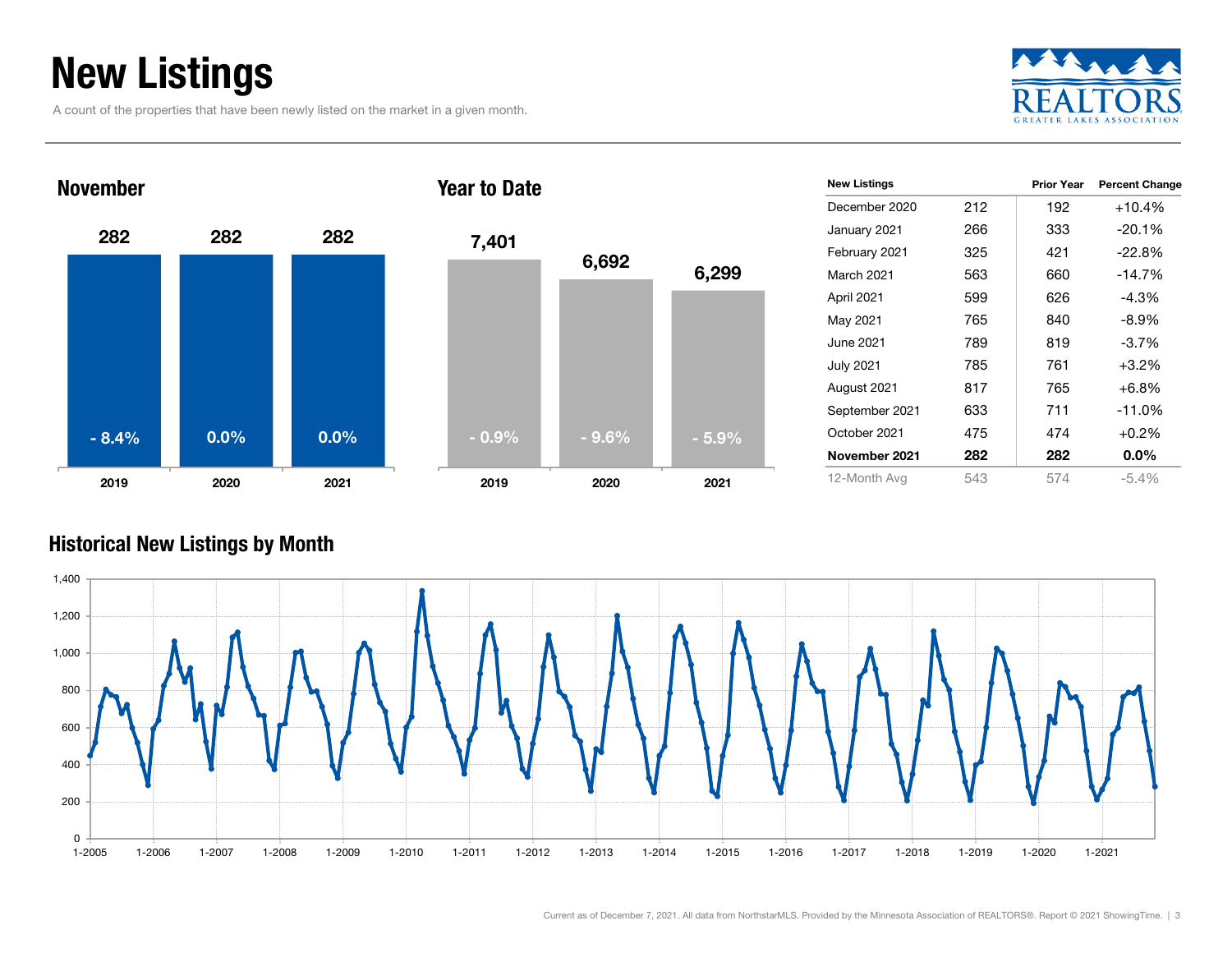## Pending Sales

A count of the properties on which offers have been accepted in a given month.



### 306376 <sup>391</sup> 2019 2020 2021 November5,298 2019Year to Date- 4.7% $+ 22.9\%$   $+ 4.0\%$   $+ 0.6\%$   $+ 14.3\%$   $- 8.6\%$



| <b>Pending Sales</b> |     | <b>Prior Year</b> | <b>Percent Change</b> |
|----------------------|-----|-------------------|-----------------------|
| December 2020        | 304 | 231               | $+31.6%$              |
| January 2021         | 294 | 266               | +10.5%                |
| February 2021        | 292 | 274               | $+6.6%$               |
| <b>March 2021</b>    | 503 | 401               | $+25.4%$              |
| April 2021           | 500 | 424               | $+17.9%$              |
| May 2021             | 601 | 666               | -9.8%                 |
| June 2021            | 592 | 806               | $-26.6%$              |
| July 2021            | 592 | 835               | $-29.1%$              |
| August 2021          | 673 | 756               | $-11.0%$              |
| September 2021       | 567 | 704               | $-19.5%$              |
| October 2021         | 535 | 550               | $-2.7%$               |
| November 2021        | 391 | 376               | $+4.0%$               |
| 12-Month Avg         | 487 | 524               | $-7.1\%$              |

#### Historical Pending Sales by Month

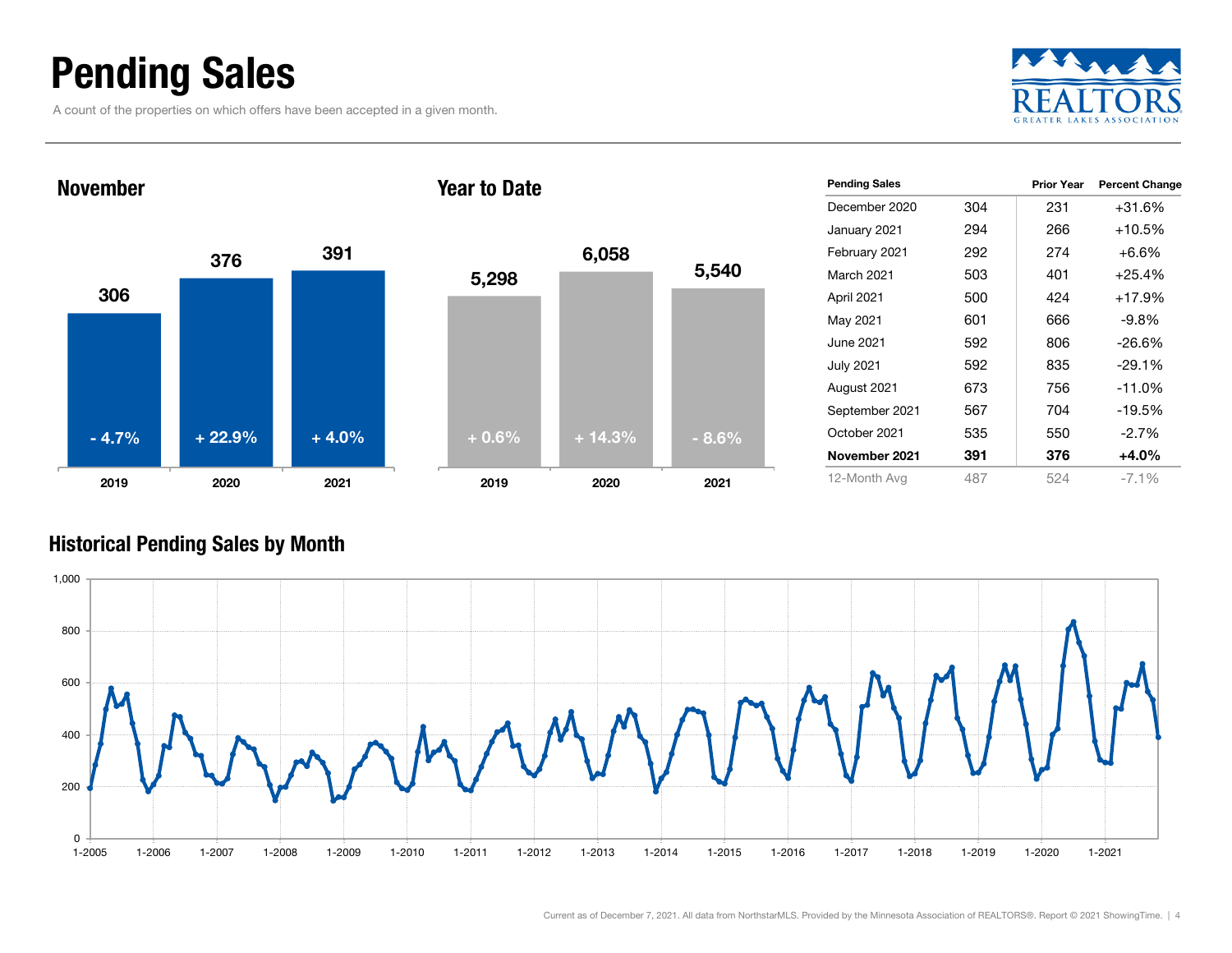## Closed Sales

A count of the actual sales that closed in a given month.





| <b>Closed Sales</b> |     | <b>Prior Year</b> | <b>Percent Change</b> |
|---------------------|-----|-------------------|-----------------------|
| December 2020       | 447 | 318               | +40.6%                |
| January 2021        | 320 | 244               | +31.1%                |
| February 2021       | 249 | 201               | $+23.9%$              |
| <b>March 2021</b>   | 308 | 282               | $+9.2%$               |
| April 2021          | 407 | 342               | $+19.0\%$             |
| May 2021            | 514 | 472               | $+8.9%$               |
| June 2021.          | 616 | 708               | $-13.0\%$             |
| <b>July 2021</b>    | 574 | 826               | $-30.5%$              |
| August 2021         | 618 | 692               | $-10.7%$              |
| September 2021      | 648 | 717               | $-9.6%$               |
| October 2021        | 655 | 745               | $-12.1%$              |
| November 2021       | 515 | 527               | $-2.3%$               |
| 12-Month Avg        | 489 | 506               | $-3.4\%$              |

### Historical Closed Sales by Month

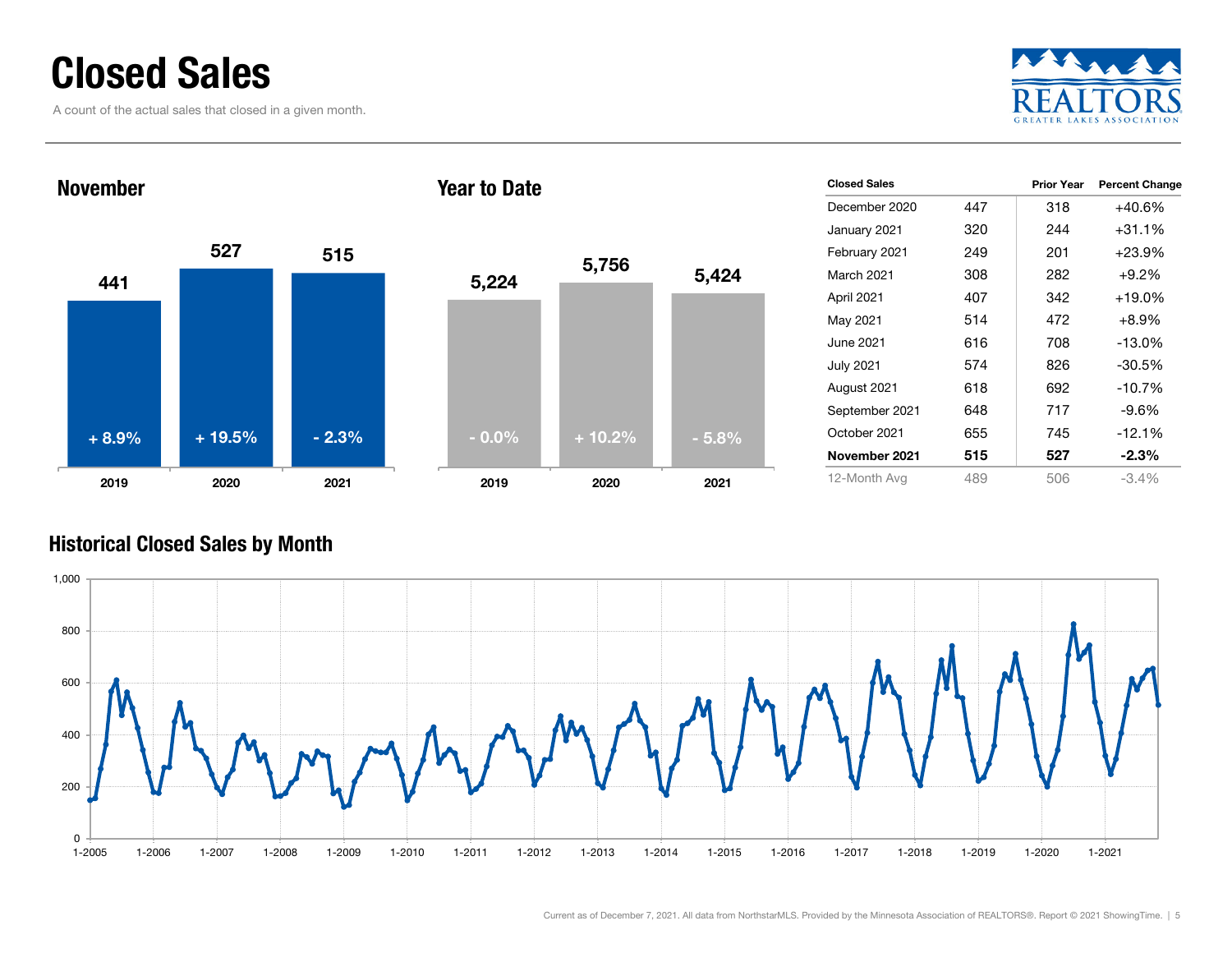# Days on Market Until Sale

Average number of days between when a property is listed and when an offer is accepted in a given month.





#### Historical Days on Market Until Sale by Month

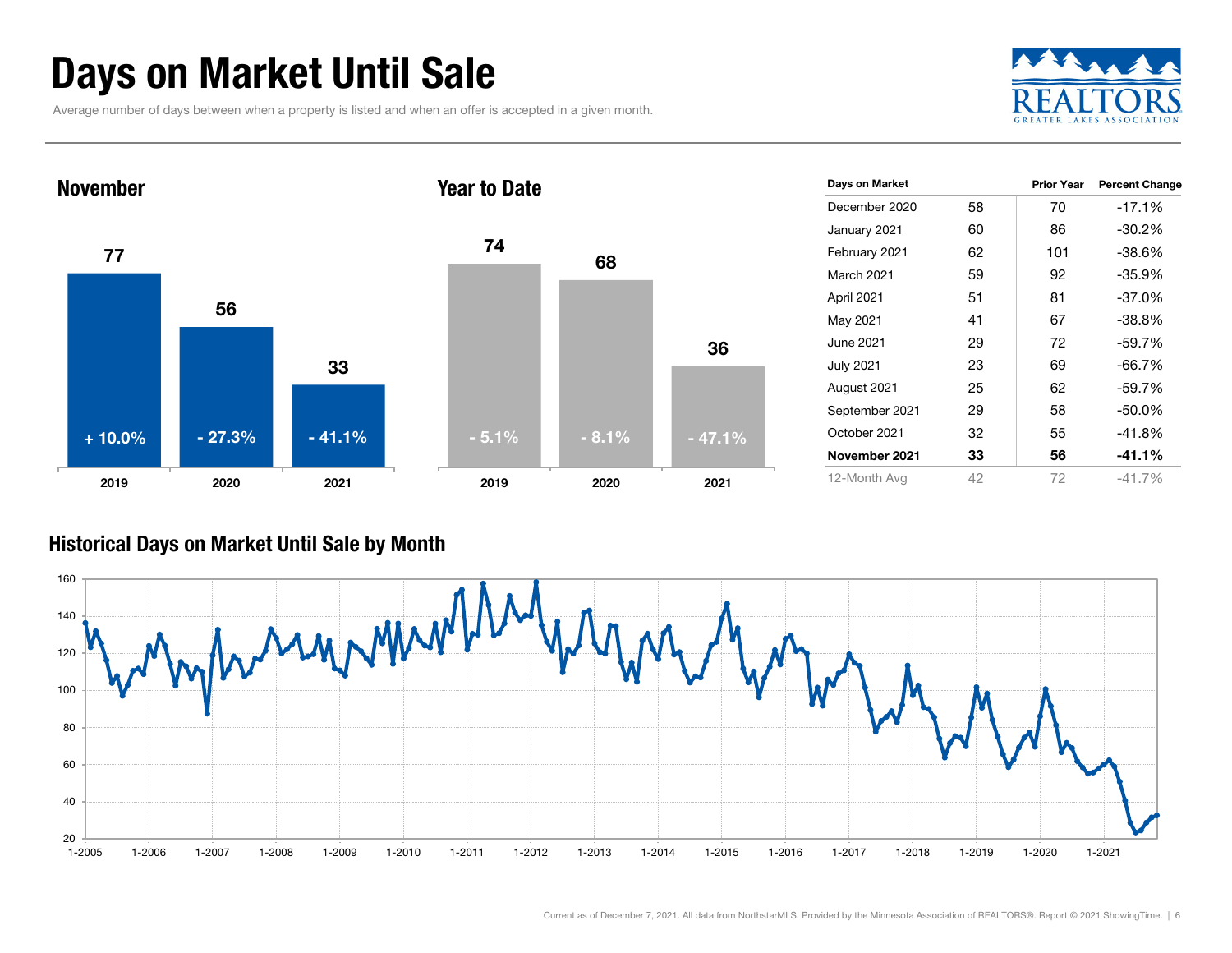## Median Sales Price

Point at which half of the sales sold for more and half sold for less, not accounting for seller concessions, in a given month.



November

#### Year to Date



| <b>Median Sales Price</b> |           | <b>Prior Year</b> | <b>Percent Change</b> |
|---------------------------|-----------|-------------------|-----------------------|
| December 2020             | \$225,000 | \$177,500         | $+26.8%$              |
| January 2021              | \$206,200 | \$177,500         | +16.2%                |
| February 2021             | \$211,500 | \$174,500         | $+21.2%$              |
| March 2021                | \$203,000 | \$190,750         | $+6.4%$               |
| April 2021                | \$236,150 | \$200,950         | +17.5%                |
| May 2021                  | \$242,750 | \$218,750         | $+11.0%$              |
| June 2021                 | \$260,000 | \$216,000         | $+20.4%$              |
| July 2021                 | \$250,000 | \$220,000         | $+13.6%$              |
| August 2021               | \$257,600 | \$225,000         | $+14.5%$              |
| September 2021            | \$250,000 | \$225,000         | $+11.1%$              |
| October 2021              | \$267,000 | \$232,250         | $+15.0%$              |
| November 2021             | \$241,000 | \$229,900         | +4.8%                 |
| 12-Month Avg              | \$237,517 | \$207,342         | $+14.6%$              |

#### Historical Median Sales Price by Month

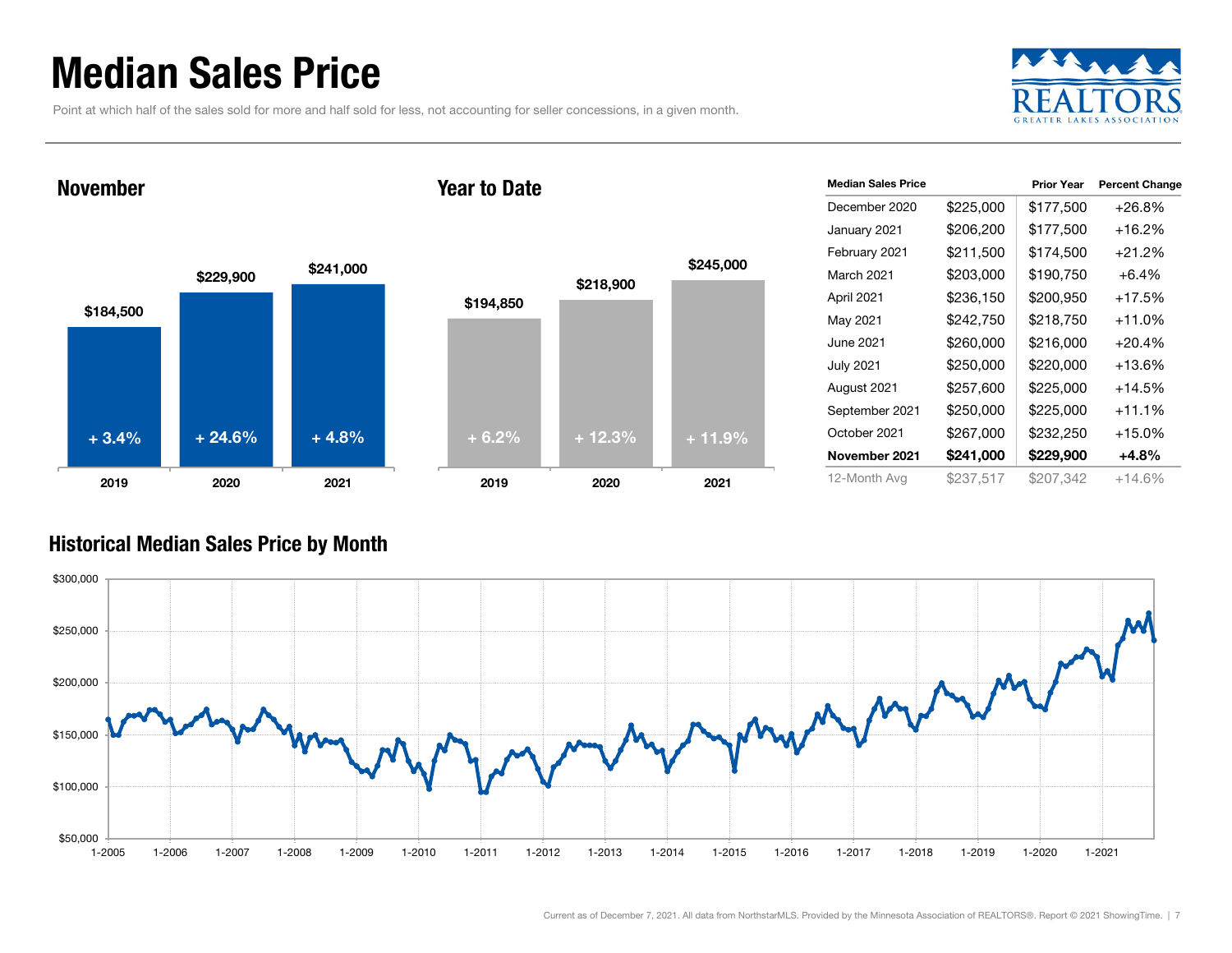## Average Sales Price

Average sales price for all closed sales, not accounting for seller concessions, in a given month.



November

#### Year to Date



| Avg. Sales Price  |           | <b>Prior Year</b> | <b>Percent Change</b> |
|-------------------|-----------|-------------------|-----------------------|
| December 2020     | \$263,157 | \$230,479         | $+14.2%$              |
| January 2021      | \$252,073 | \$207,816         | $+21.3%$              |
| February 2021     | \$248,585 | \$209,747         | $+18.5%$              |
| <b>March 2021</b> | \$236,654 | \$229,765         | $+3.0%$               |
| April 2021        | \$275,823 | \$216,761         | $+27.2%$              |
| May 2021          | \$309,099 | \$249,712         | $+23.8%$              |
| June 2021         | \$311,404 | \$248,076         | $+25.5%$              |
| <b>July 2021</b>  | \$291,736 | \$278,497         | $+4.8%$               |
| August 2021       | \$317,588 | \$273,716         | $+16.0\%$             |
| September 2021    | \$315,363 | \$268,399         | $+17.5%$              |
| October 2021      | \$338,987 | \$304,278         | $+11.4%$              |
| November 2021     | \$310,814 | \$284,851         | $+9.1%$               |
| 12-Month Avg      | \$289,274 | \$250,175         | $+15.6%$              |

#### Historical Average Sales Price by Month

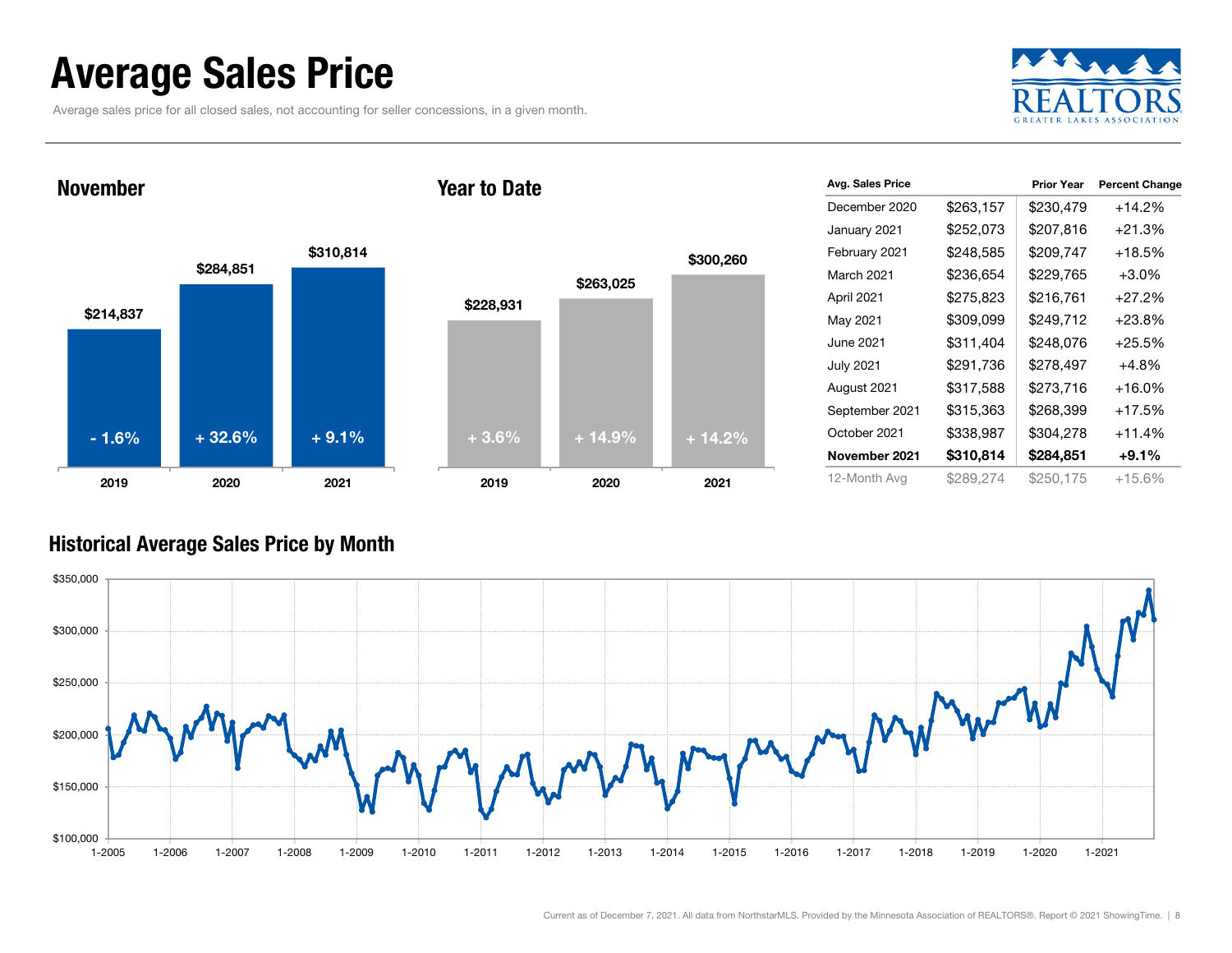# Percent of Original List Price Received

Percentage found when dividing a property's sales price by its original list price, then taking the average for all properties sold in a given month, not accounting for seller concessions.



93.2% 97.2% 97.7% 2019 2020 2021 November95.0% 96.3% 99.4% 2019 2020 2021 Year to Date- 0.5% $\%$  + 4.3% + 0.5% + 0.3% + 1.4% + 3.2%

| Pct. of Orig. Price Received |        | <b>Prior Year</b> | <b>Percent Change</b> |
|------------------------------|--------|-------------------|-----------------------|
| December 2020                | 96.5%  | 94.3%             | $+2.3%$               |
| January 2021                 | 96.6%  | 93.5%             | $+3.3%$               |
| February 2021                | 95.7%  | 92.4%             | $+3.6%$               |
| March 2021                   | 96.9%  | 95.6%             | $+1.4%$               |
| April 2021                   | 99.4%  | 95.3%             | $+4.3%$               |
| May 2021                     | 100.4% | 95.7%             | +4.9%                 |
| June 2021                    | 101.9% | 96.3%             | $+5.8%$               |
| <b>July 2021</b>             | 101.0% | 96.3%             | $+4.9%$               |
| August 2021                  | 100.2% | 96.8%             | $+3.5%$               |
| September 2021               | 99.3%  | 97.1%             | $+2.3%$               |
| October 2021                 | 99.1%  | 97.4%             | $+1.7%$               |
| November 2021                | 97.7%  | 97.2%             | $+0.5%$               |
| 12-Month Avg                 | 98.7%  | 95.7%             | $+3.1%$               |

#### Historical Percent of Original List Price Received by Month

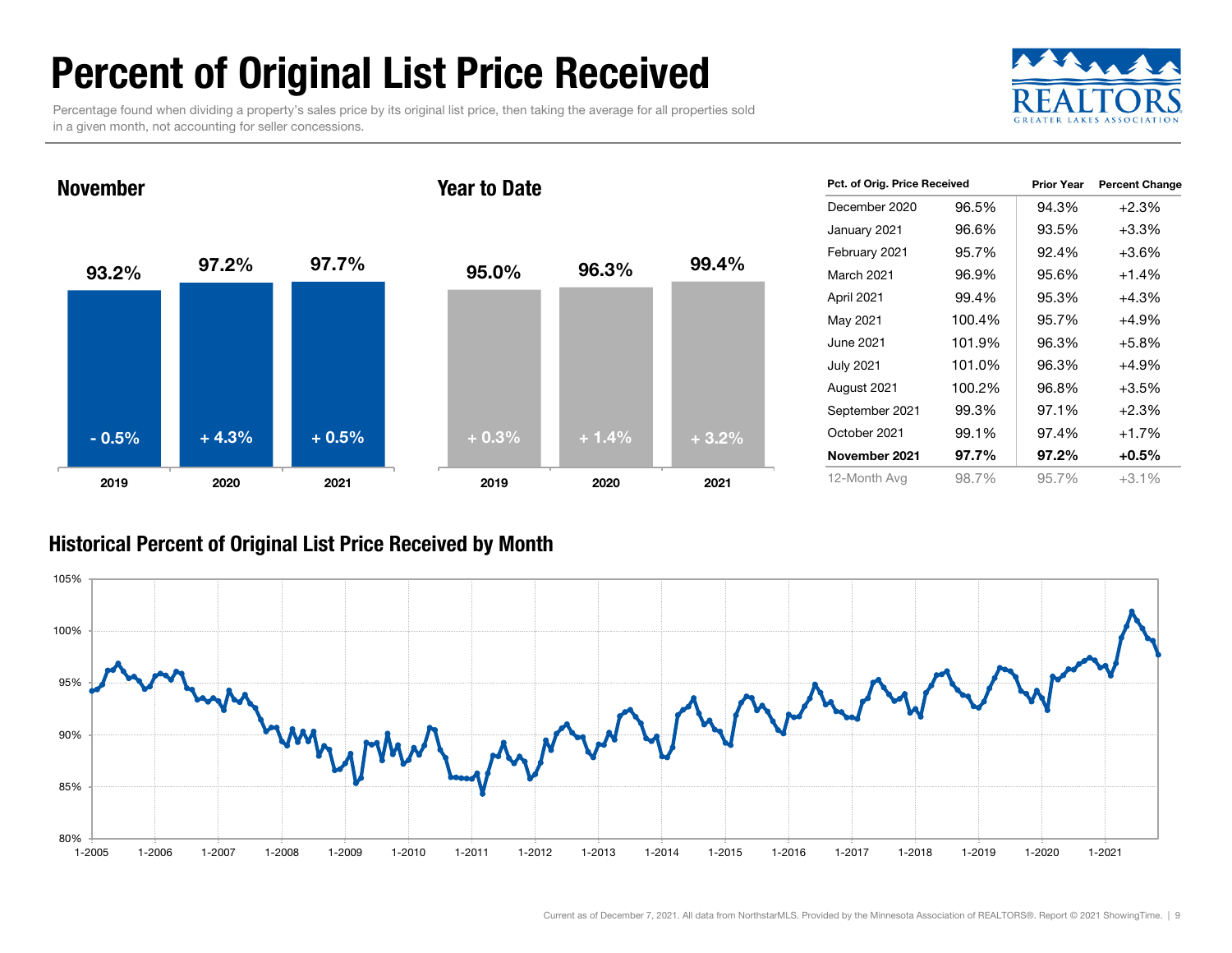# Housing Affordability Index

This index measures housing affordability for the region. For example, an index of 120 means the median household income is 120% of what is necessary to qualify for the median-priced home under prevailing interest rates. A higher number means greater affordability.



#### 153135 1272019 2020 2021 November145 1421252019 2020 2021 Year to Date+ 12.5% $\%$  - 11.8% - 5.9% + 9.0% - 2.1% - 12.0%

| <b>Affordability Index</b> |     | <b>Prior Year</b> | <b>Percent Change</b> |
|----------------------------|-----|-------------------|-----------------------|
| December 2020              | 138 | 159               | -13.2%                |
| January 2021               | 149 | 163               | $-8.6%$               |
| February 2021              | 138 | 168               | $-17.9%$              |
| <b>March 2021</b>          | 144 | 148               | $-2.7%$               |
| April 2021                 | 127 | 148               | -14.2%                |
| May 2021                   | 124 | 135               | $-8.1%$               |
| June 2021                  | 114 | 139               | $-18.0\%$             |
| <b>July 2021</b>           | 120 | 138               | $-13.0%$              |
| August 2021                | 117 | 136               | $-14.0\%$             |
| September 2021             | 119 | 136               | $-12.5%$              |
| October 2021               | 112 | 133               | -15.8%                |
| November 2021              | 127 | 135               | $-5.9\%$              |
| 12-Month Avg               | 128 | 145               | $-11.7%$              |

#### Historical Housing Affordability Index by Mont h

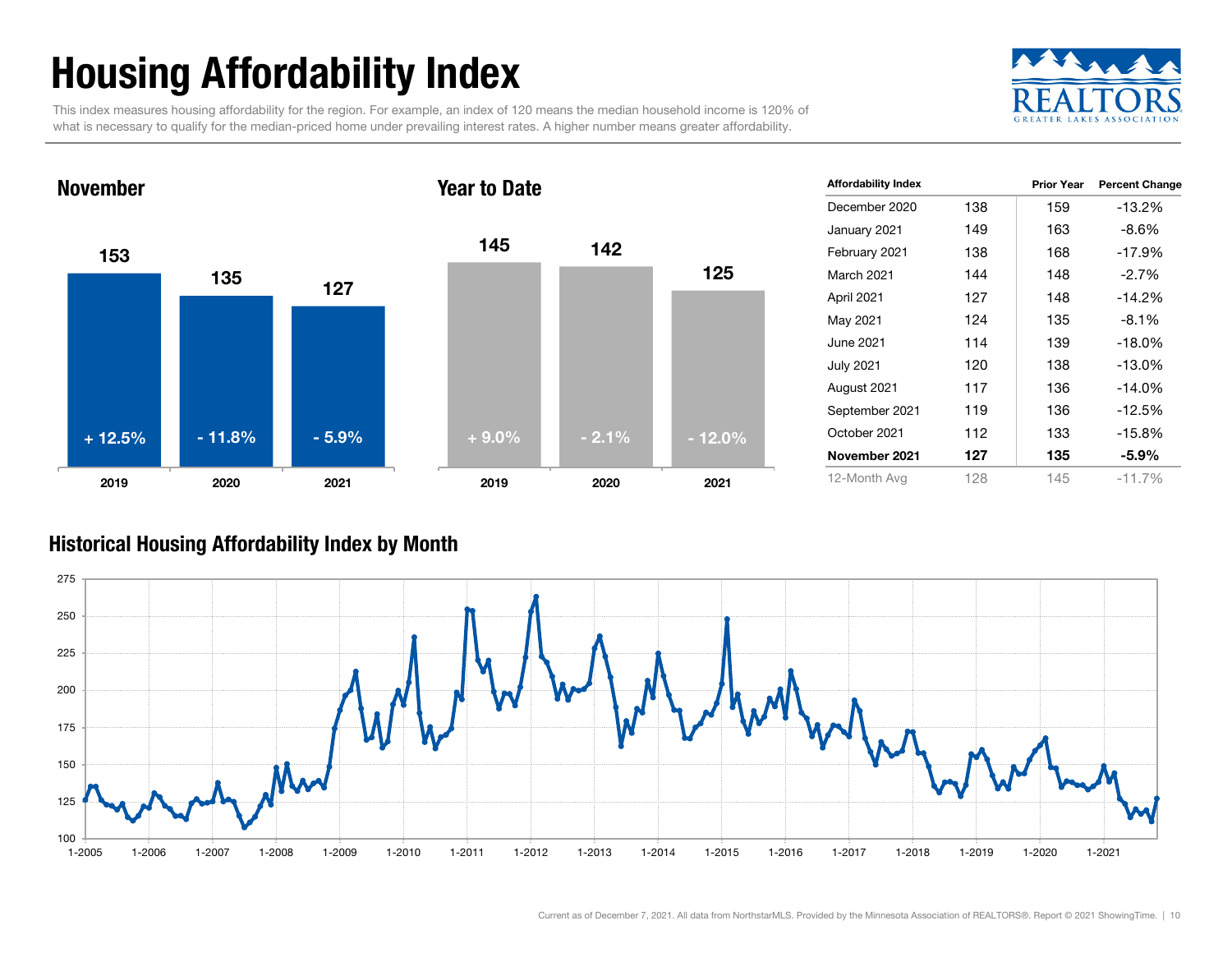## Inventory of Homes for Sale

The number of properties available for sale in active status at the end of a given month.





#### Historical Inventory of Homes for Sale by Month

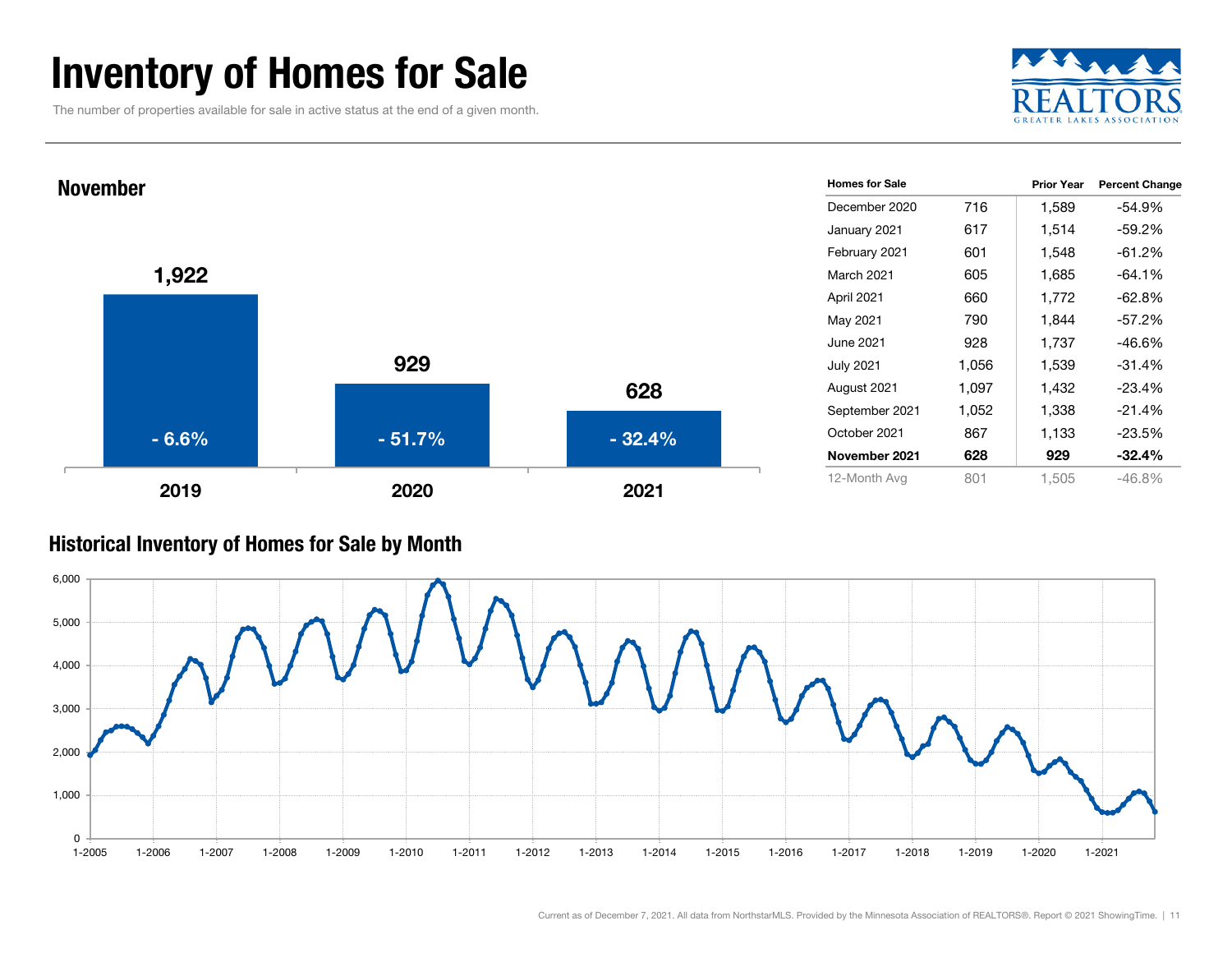## Months Supply of Inventory

The inventory of homes for sale at the end of a given month, divided by the average monthly pending sales from the last 12 months.





#### Historical Months Supply of Inventory by Month